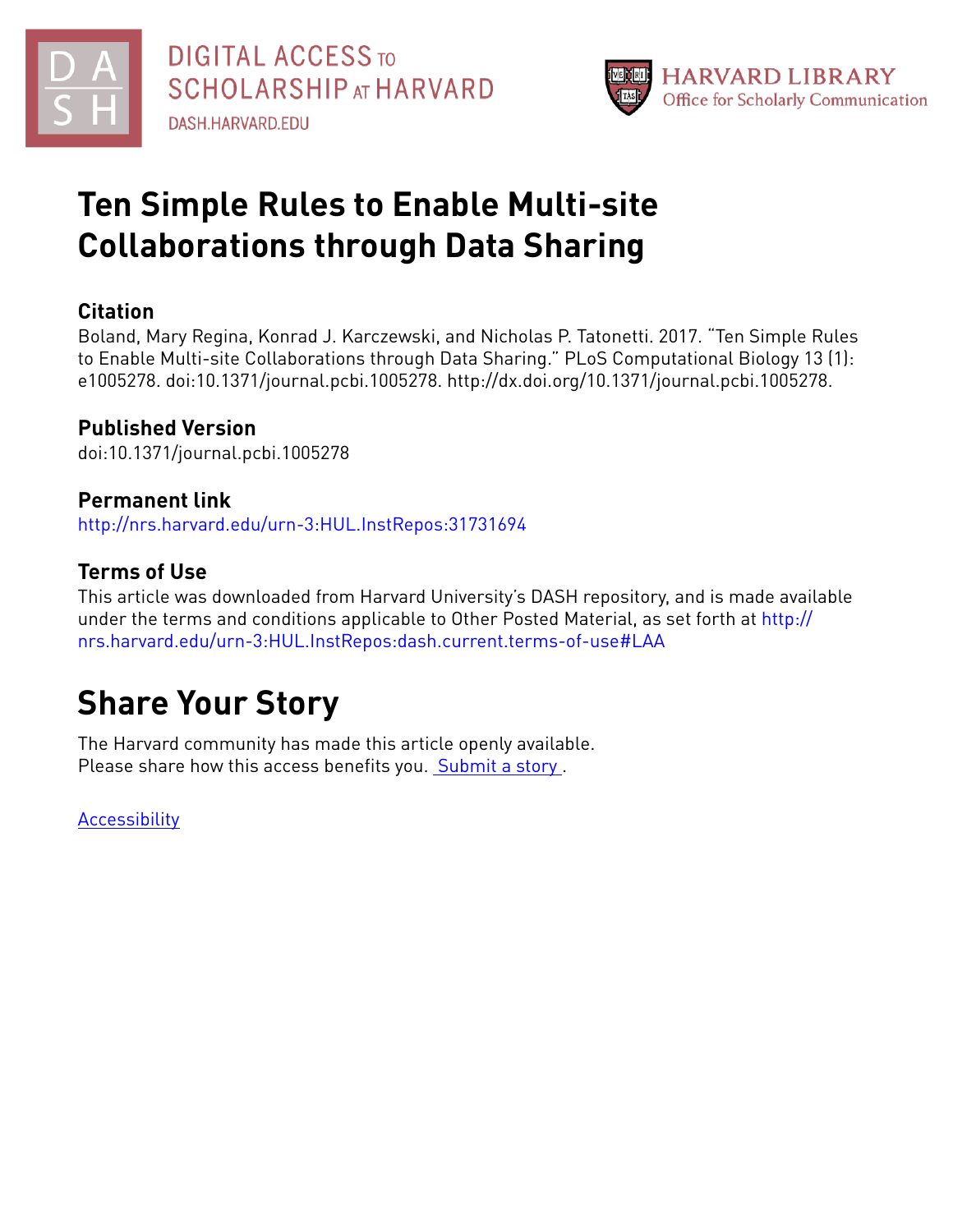

# **G** OPEN ACCESS

**Citation:** Boland MR, Karczewski KJ, Tatonetti NP (2017) Ten Simple Rules to Enable Multi-site Collaborations through Data Sharing. PLoS Comput Biol 13(1): e1005278. doi:10.1371/journal. pcbi.1005278

#### **Published:** January 19, 2017

**Copyright:** © 2017 Boland et al. This is an open access article distributed under the terms of the Creative Commons [Attribution](http://creativecommons.org/licenses/by/4.0/) License, which permits unrestricted use, distribution, and reproduction in any medium, provided the original author and source are credited.

**Funding:** MRB was supported by NLM T15 LM00707 from Jul 2014–Jun 2016 and by the NCATS, NIH, through TL1 TR000082, formerly the NCRR, TL1 RR024158 from Jul 2016–Jun 2017. The funders had no role in study design, data collection and analysis, decision to publish, or preparation of the manuscript.

**Competing Interests:** The authors have declared that no competing interests exist.

<span id="page-1-0"></span>EDITORIAL

# Ten Simple Rules to Enable Multi-site Collaborations through Data Sharing

#### **Mary Regina Boland1,2,3,4\*, Konrad J. Karczewski5,6, Nicholas P. Tatonetti1,2,3,4**

**1** Department of Biomedical Informatics, Columbia University, New York, New York, United States of America, **2** Department of Systems Biology, Columbia University, New York, New York, United States of America, **3** Department of Medicine, Columbia University, New York, New York, United States of America, **4** Observational Health Data Sciences and Informatics, Columbia University, New York, New York, United States of America, **5** Program in Medical and Population Genetics, Broad Institute of MIT and Harvard, Cambridge, Massachusetts, United States of America, **6** Analytic and Translational Genetics Unit, Massachusetts General Hospital, Boston, Massachusetts, United States of America

\* mary.boland@columbia.edu

Open access, open data, and software are critical for advancing science and enabling collaboration across multiple institutions and throughout the world. Despite near universal recognition of its importance, major barriers still exist to sharing raw data, software, and research products throughout the scientific community. Many of these barriers vary by specialty [\[1](#page-10-0)], increasing the difficulties for interdisciplinary and/or translational researchers to engage in collaborative research. Multi-site collaborations are vital for increasing both the impact and the generalizability of research results. However, they often present unique data sharing challenges. We discuss enabling multi-site collaborations through enhanced data sharing in this set of Ten Simple Rules.

Collaboration is an essential component of research [\[2\]](#page-10-0) that takes many forms, including internal (across departments within a single institution) and external collaborations (across institutions). However, multi-site collaborations with more than two institutions encounter more complex challenges because of institutional-specific restrictions and guidelines [[3\]](#page-11-0). Vicens and Bourne focus on collaborators working together on a shared research grant [\[4\]](#page-11-0). They do not discuss the specific complexities of multi-site collaborations and the vital need for enhanced data sharing in the multi-site and large-scale collaboration context, in which participants may or may not have the same funding source and/or research grant.

While challenging, multi-site collaborations are equally rewarding and result in increased research productivity [\[5](#page-11-0), [6](#page-11-0)]. One highly successful multi-site and translational collaboration is the Electronic Medical Records and Genomics (eMERGE) network (URL: [https://emerge.mc.](https://emerge.mc.vanderbilt.edu/) [vanderbilt.edu/](https://emerge.mc.vanderbilt.edu/)) initiated in 2007 [\[7\]](#page-11-0). The eMERGE network links biorepository data with clinical information from Electronic Health Records (EHRs). They were able to find novel associations and replicate many known associations between genetic variants and clinical phenotypes that would have been more difficult without the collaboration [[8](#page-11-0)]. eMERGE members also collaborated with other consortiums and networks, including the Alzheimer's Disease Genetics Consortium [\[9\]](#page-11-0) and the NINDS Stroke Genetics Network [\[10\]](#page-11-0), to name a few. Other successful collaborations include OHDSI: Observational Health Data Sciences and Informatics [\(http://www.ohdsi.org/](http://www.ohdsi.org/)), which builds off of the methodology from the Observational Medical Outcomes Partnership (OMOP) [\[11\]](#page-11-0), and CIRCLE: Clinical Informatics Research Collaborative [\(http://circleinformatics.org/\)](http://circleinformatics.org/). In genetics, there are many consortiums, including ExAC: The Exome Aggregation Consortium ([http://exac.broadinstitute.org/\)](http://exac.broadinstitute.org/), the 1000 Genomes Project Consortium (<http://www.1000genomes.org/>), the Australian BioGRID [\(https://www.](https://www.biogrid.org.au/) [biogrid.org.au/\)](https://www.biogrid.org.au/), The Cancer Genome Atlas (TCGA) ([http://cancergenome.nih.gov/\)](http://cancergenome.nih.gov/),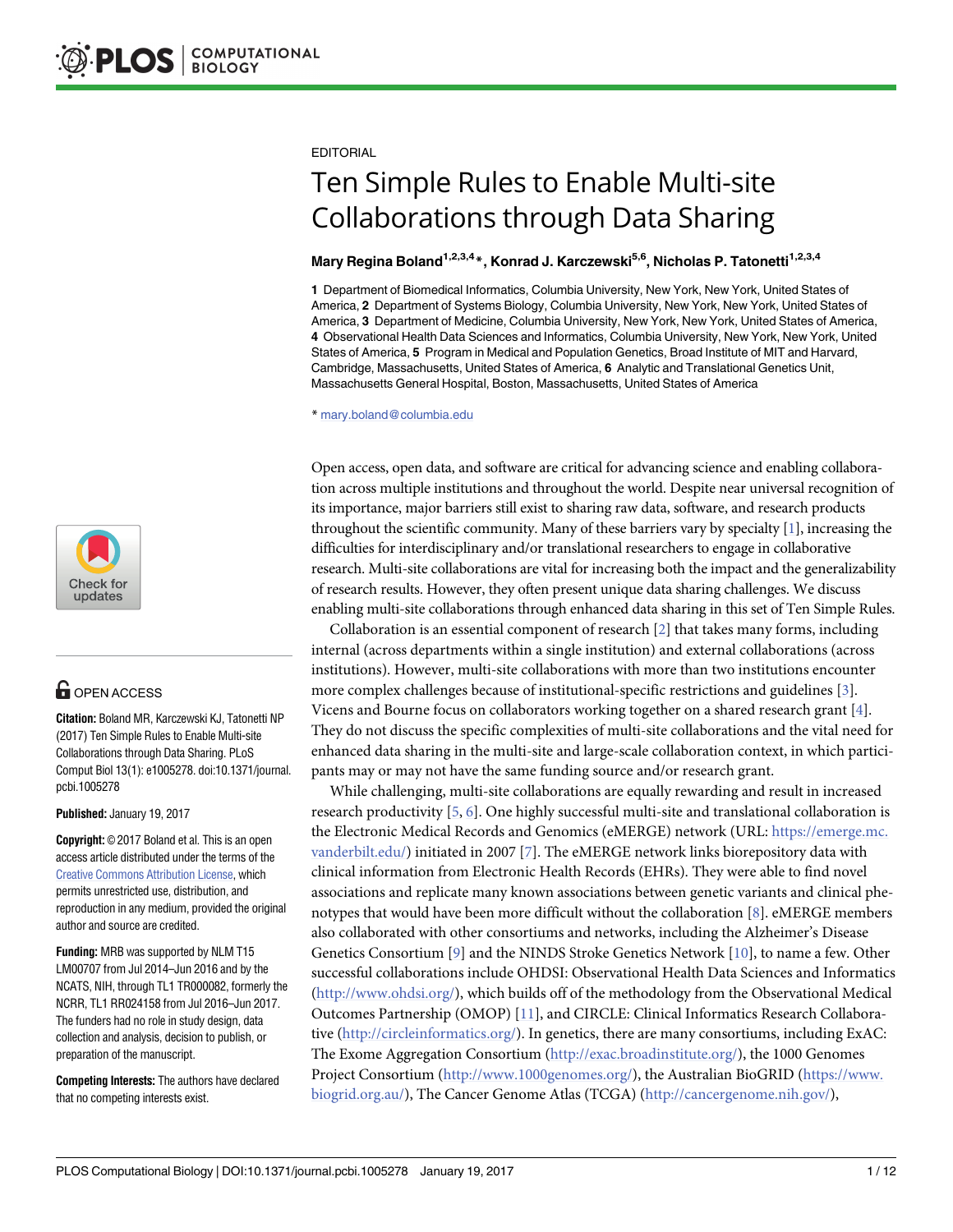<span id="page-2-0"></span>Genotype-Tissue Expression Portal (GTEx: <http://www.gtexportal.org/home/>), and Encyclopedia of DNA Elements at UCSC (ENCODE: <https://genome.ucsc.edu/ENCODE/>) among others.

Based on our experiences as both users and participants in collaborations, we present ten simple rules on how to enable multi-site collaborations within the scientific community through enhanced data sharing. The rules focus on understanding privacy constraints, utilizing proper platforms to facilitate data sharing, thinking in global terms, and encouraging researcher engagement through incentives. We present these ten rules in the form of a pictograph of modern life (**[Fig](#page-3-0) 1**), and we provide a table of example sources and sites that can be referred to for each of the ten rules (**[Table](#page-4-0) 1**). Please note that this table is not meant to be exhaustive, only to provide some sample resources of use to the research community.

## **Definitions**

In this paper, we use the term "research product" to include all results from research. This includes algorithms, developed software tools, databases, raw source data, cleaned data, and various metadata generated as a result of the research activity. We differentiate this from "data," which comprises the primary "facts and statistics collected together for analysis" for that particular collaboration. Therefore, data could include genetic data or clinical data. By these definitions, developed software tools are not "data" but "research products." Novel genetic sequences collected for analysis would be considered "raw source data," which is a type of "research product."

## **Rule 1: Make Software Open-Source**

The cornerstone of facilitating multi-site collaborations is to enhance data sharing and make software open-source [\[12\]](#page-11-0). By allowing the source code to be open, researchers allow others to both reproduce their work and build upon it in novel ways. To engage in multi-site collaborations, it is necessary for collaborators to have access to code in a repository that is shared among collaborators (although, this could be private and not open to the general public). When the study is complete and the paper is under review and/or published, a stable copy of the code should be made available to the general public. Internal sharing allows the code to be developed, while public sharing of a stable version allows the code to be refined and built upon by others.

Many researchers still limit access to their work despite the known advantages of making software open-source upon publication (e.g., higher impact publications [\[5](#page-11-0)]). For example, they allow users to interact with their algorithm by inputting data and receiving results on a web platform, while the backend algorithm often remains inaccessible. Masum et al. advocate the reuse of existing code in their Ten Simple Rules for cultivating open science [\[13\]](#page-11-0). However, this is often easier said than done. As long as the backend algorithms remain hidden, open science will not be possible. Therefore, it is essential for researchers interested in participating in multi-site collaborations to make their software code and algorithms open. Because making software truly "open" can be complex, Prlic and Proctor provide Ten Simple Rules to assist researchers in making their software open-source [[12](#page-11-0)]. Truly open-source software is an essential component in collaborations [\[13\]](#page-11-0). Openness also has advantages for the researchers themselves. With more eyes on the source code, others within the community can refine the code, leading to greater identification and correction of errors. There are several methods for sharing software code. If you use the R platform, then libraries can be shared with the entire opensource community via CRAN ([https://cran.r-project.org/\)](https://github.com/) and bioconductor, which is specifically for biologically related algorithms [\(https://www.bioconductor.org/\)](http://exac.broadinstitute.org/). Code can also be shared on Github with issue trackers for error detection.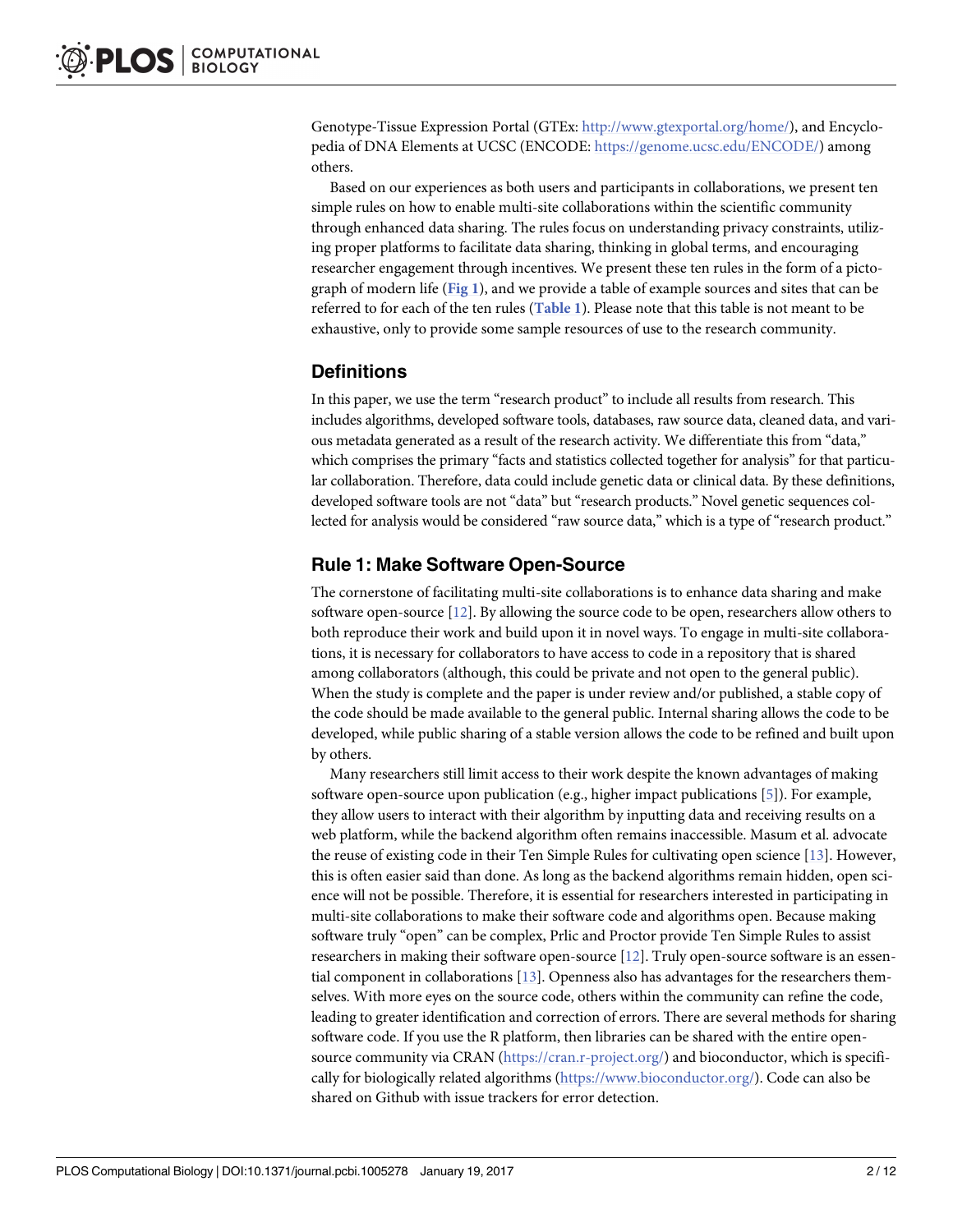<span id="page-3-0"></span>

**[Fig](#page-2-0) 1. Modern life context for the ten simple rules.** This figure provides a framework for understanding how the "Ten Simple Rules to Enable Multi-site Collaborations through Data Sharing" can be translated into easily understood modern life concepts. **Rule 1** is Open-Source Software. The openness is signified by a window to a room filled with algorithms that are represented by gears. **Rule 2** involves making the source data available whenever possible. Source data can be very useful for researchers. However, data are often housed in institutions and are not publicly accessible. These files are often stored externally; therefore, we depict this as a shed or storehouse of data, which, if possible, should be provided to research collaborators. **Rule 3** is to "use multiple platforms to share research products." This increases the chances that other researchers will find and be able to utilize your research product—this is represented by multiple locations (i.e., shed and house). **Rule 4** involves the need to secure all necessary permissions a priori. Many datasets have data use agreements that restrict usage. These restrictions can sometimes prevent researchers from performing certain types of analyses or publishing in certain journals (e.g., journals that require all data to be openly accessible); therefore, we represent this rule as a key that can lock or unlock the door of your research. **Rule 5** discusses the privacy issues that surround source data. Researchers need to understand what they can and cannot do (i.e., the privacy rules) with their data. Privacy often requires allowing certain users to have access to sections of data while restricting access to other sections of data. Researchers need to understand what can and cannot be revealed about their data (i.e., when to open and close the curtains). **Rule 6** is to facilitate reproducibility whenever possible. Since communication is the forte of reproducibility, we depicted it as two researchers sharing a giant scroll, because data documentation is required and is often substantial. **Rule 7** is to "think global." We conceptualize this as a cloud. This cloud allows the research property (i.e., the house and shed) to be accessed across large distances. **Rule 8** is to publicize your work. Think of it as "shouting from the rooftops." Publicizing is critical for enabling other researchers to access your research product. **Rule 9** is to "stay realistic." It is important for researchers to "stay grounded" and resist the urge to overstate the claims made by their research. **Rule 10** is to be engaged, and this is depicted as a person waving an "I heart research" sign. It is vitally important to stay engaged and enthusiastic about one's research. This enables you to draw others to care about your research.

doi:10.1371/journal.pcbi.1005278.g001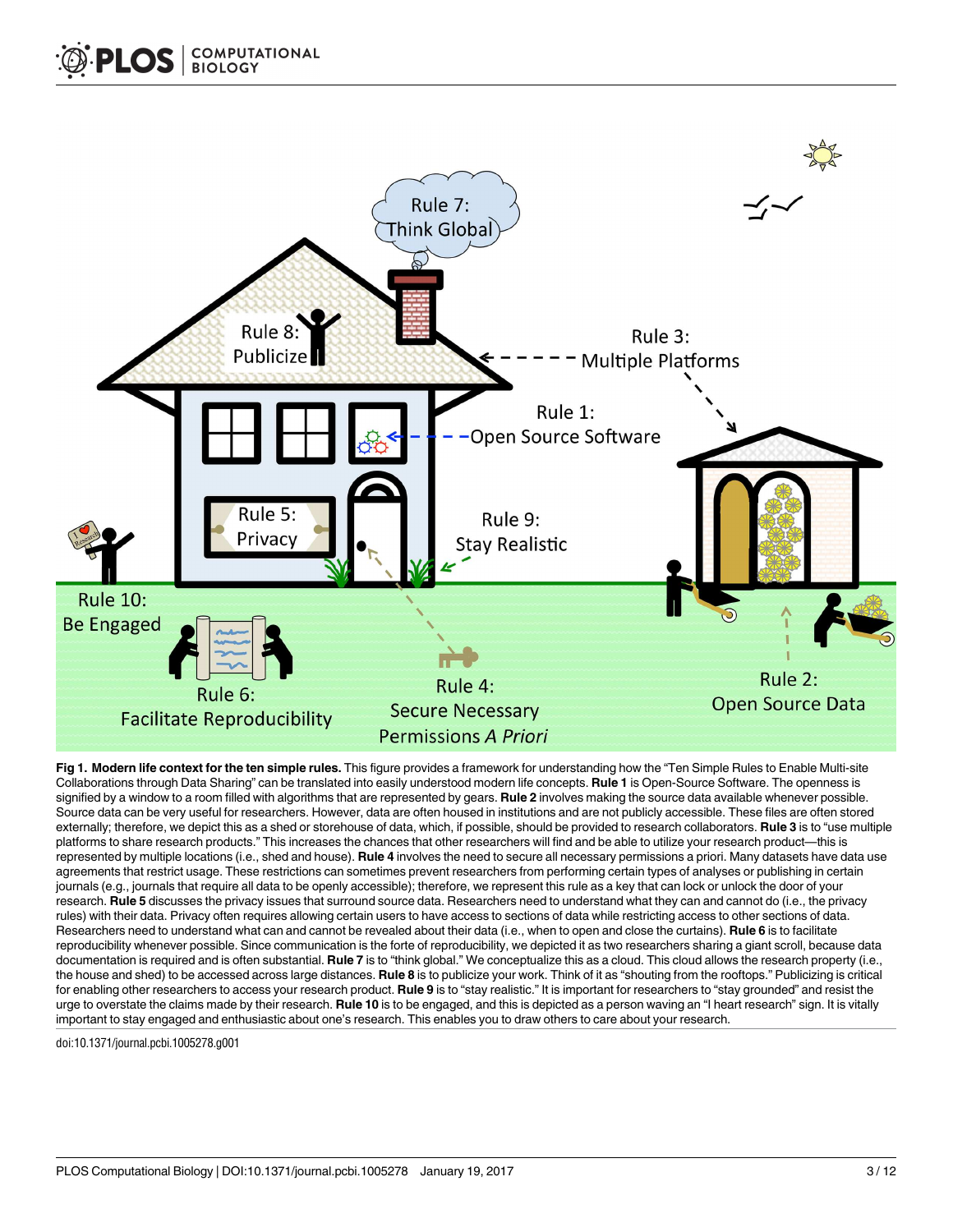#### <span id="page-4-0"></span>**[Table](#page-2-0) 1. Example sources and sites for each of the ten simple rules.**

| Rule                                              | <b>Example</b>                                                                                 | <b>Site</b>                                                                                                                           |  |
|---------------------------------------------------|------------------------------------------------------------------------------------------------|---------------------------------------------------------------------------------------------------------------------------------------|--|
|                                                   | Rule 1: Make Software Open-Source                                                              |                                                                                                                                       |  |
|                                                   | Github                                                                                         | https://github.com                                                                                                                    |  |
|                                                   | <b>CRAN</b>                                                                                    | https://cran.r-project.org                                                                                                            |  |
|                                                   | <b>Bioconductor</b>                                                                            | https://www.bioconductor.org                                                                                                          |  |
|                                                   | Rule 2: Provide Open-Source Data (When Possible)                                               |                                                                                                                                       |  |
|                                                   | Deposit Source Data in Appropriate Repositories                                                |                                                                                                                                       |  |
|                                                   | Sequence Read Archive (SRA)                                                                    | https://www.ncbi.nlm.nih.gov/sra                                                                                                      |  |
|                                                   | Gene Expression Omnibus (GEO)                                                                  | https://www.ncbi.nlm.nih.gov/geo                                                                                                      |  |
|                                                   | ClinVar                                                                                        | https://www.ncbi.nlm.nih.gov/clinvar                                                                                                  |  |
|                                                   | Consider Middle-Ground Data Sharing Approaches for Sensitive Data                              |                                                                                                                                       |  |
|                                                   | dbGaP                                                                                          | https://www.ncbi.nlm.nih.gov/gap                                                                                                      |  |
|                                                   | Shared Health Research Information Network (SHRINE)                                            | https://catalyst.harvard.edu/services/shrine                                                                                          |  |
|                                                   | <b>BioGrid Australia</b>                                                                       | https://www.biogrid.org.au                                                                                                            |  |
|                                                   | Rule 3: Use Multiple Platforms to Share Research Products                                      |                                                                                                                                       |  |
|                                                   | Figshare                                                                                       | https://figshare.com                                                                                                                  |  |
|                                                   | Github                                                                                         | https://github.com                                                                                                                    |  |
|                                                   | <b>ExAC Browser</b>                                                                            | http://exac.broadinstitute.org                                                                                                        |  |
|                                                   | Google Forums                                                                                  |                                                                                                                                       |  |
|                                                   | Rule 4: Secure Necessary Permissions/Data Use Agreements A Priori                              |                                                                                                                                       |  |
|                                                   | Guides for Creating a DUA                                                                      |                                                                                                                                       |  |
|                                                   | Department of Health and Human Services Best Practice<br>Guide for DUA                         | http://www.hhs.gov/ocio/eplc/EPLC%20Archive%20Documents/55-Data%20Use%<br>20Agreement%20(DUA)/eplc_dua_practices_guide.pdf            |  |
|                                                   | Health Care Systems Research Network DUA Toolkit                                               | http://www.hcsrn.org/en/Tools%20&%20Materials/GrantsContracting/HCSRN_<br>DUAToolkit.pdf                                              |  |
|                                                   | <b>Example DUAs</b>                                                                            |                                                                                                                                       |  |
|                                                   | <b>NASA DUA</b>                                                                                | http://above.nasa.gov/Documents/NGA_Data_Access_Agreement_new.pdf                                                                     |  |
|                                                   | SEER-MEDICARE DUA                                                                              | https://healthcaredelivery.cancer.gov/seermedicare/obtain/seerdua.docx                                                                |  |
|                                                   | Rule 5: Know the Privacy Rules for Your Data                                                   |                                                                                                                                       |  |
|                                                   | Health Insurance Portability and Accountability Act (HIPAA)                                    | http://www.hhs.gov/hipaa/for-professionals/privacy                                                                                    |  |
|                                                   | Rule 6: Facilitate Reproducibility                                                             |                                                                                                                                       |  |
| Resources for Increasing Research Reproducibility |                                                                                                |                                                                                                                                       |  |
|                                                   | MetaSub Research Integrity and Reproducibility                                                 | http://metasub.org/research-integrity-and-reproducibility/                                                                            |  |
|                                                   | Reproducibility and Open Science Working Group-GitHub                                          | http://uwescience.github.io/reproducible/guidelines.html https://github.com/<br>uwescience/reproducible                               |  |
| Example Projects with Assessed Reproducibility    |                                                                                                |                                                                                                                                       |  |
|                                                   | eMERGE PheKB                                                                                   | https://phekb.org/network-associations/emerge                                                                                         |  |
|                                                   | <b>Rule 7: Think Global</b>                                                                    |                                                                                                                                       |  |
|                                                   | <b>Guides for Collaborating Globally</b>                                                       |                                                                                                                                       |  |
|                                                   | National Academies "Collaborating with Foreign Partners to<br>Meet Global Challenges"Resources | http://sites.nationalacademies.org/PGA/PGA 041691                                                                                     |  |
|                                                   | Global Alliance for Genomics and Health                                                        | http://genomicsandhealth.org/work-products-demonstration-projects/catalogue-<br>global-activities-international-genomic-data-initiati |  |
|                                                   | The Global Strategy of the US Department of Health and<br><b>Human Services</b>                | http://www.hhs.gov/sites/default/files/hhs-global-strategy.pdf                                                                        |  |
|                                                   | <b>Examples of Successful International Projects</b>                                           |                                                                                                                                       |  |
|                                                   | Human Fertility Database                                                                       | http://www.humanfertility.org/cgi-bin/main.php                                                                                        |  |
|                                                   | Human Mortality Database                                                                       | http://www.mortality.org                                                                                                              |  |
|                                                   | <b>Rule 8: Publicize Your Work</b>                                                             |                                                                                                                                       |  |
|                                                   | <b>Research Without Novelty Requirement</b>                                                    |                                                                                                                                       |  |

(Continued)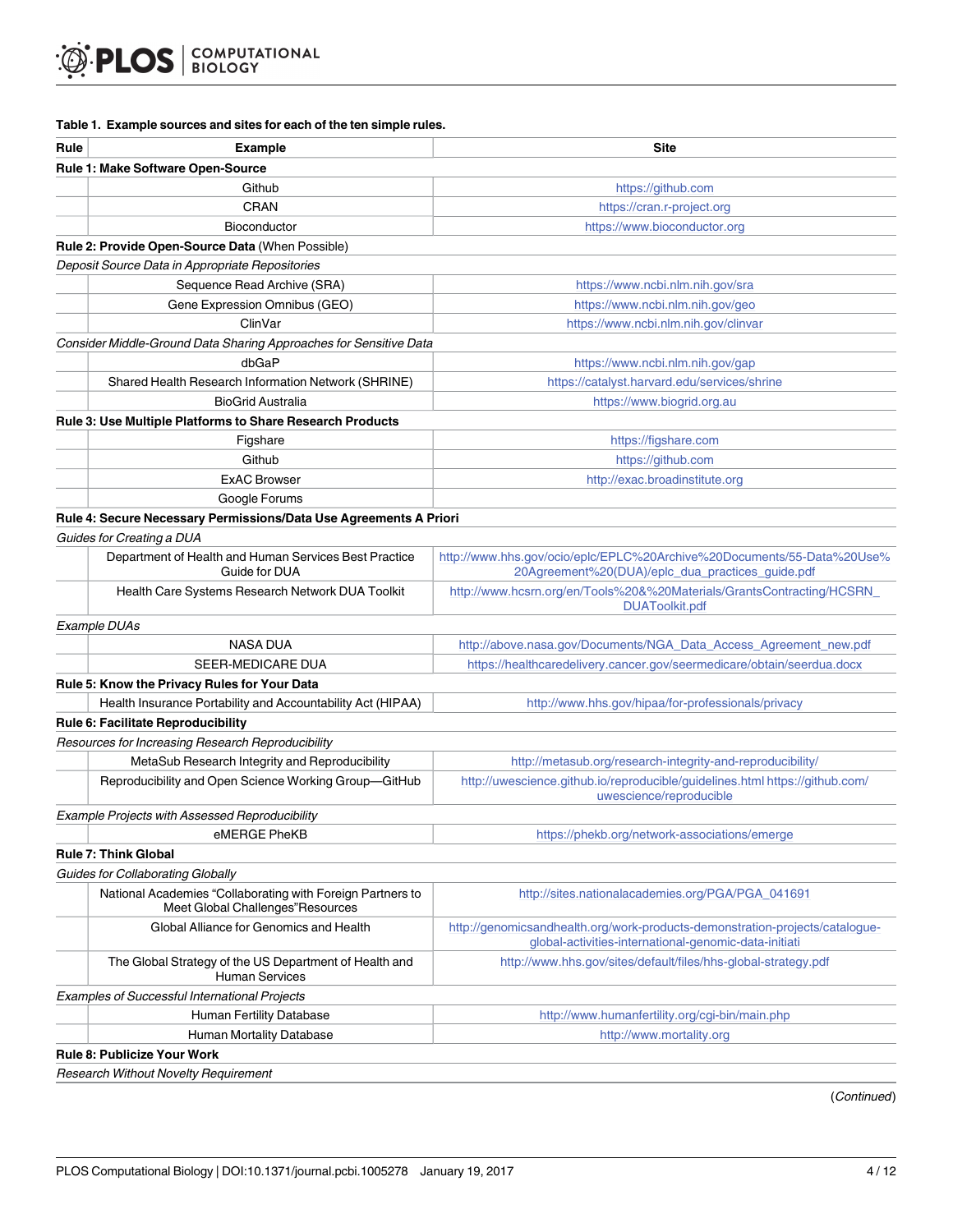#### <span id="page-5-0"></span>**Table 1.** (Continued)

| Rule | <b>Example</b>                                               | <b>Site</b>                                 |
|------|--------------------------------------------------------------|---------------------------------------------|
|      | <b>PLOS ONE</b>                                              | http://journals.plos.org/plosone            |
|      | <b>Scientific Reports</b>                                    | http://www.nature.com/srep                  |
|      | Cell Reports                                                 | http://www.cell.com/cell-reports/home       |
|      | Data Resources (Web Browsers, Databases)                     |                                             |
|      | Scientific Data                                              | http://www.nature.com/sdata                 |
|      | Database                                                     | https://database.oxfordjournals.org         |
|      | Pure Open Science Research (all data must be open)           |                                             |
|      | F1000                                                        | https://f1000research.com                   |
|      | <b>Rule 9: Stay Realistic</b>                                |                                             |
|      | <b>Retraction Watch</b>                                      | retractionwatch.com                         |
|      | Rule 10: Be Engaged                                          |                                             |
|      | Resources to Facilitate Researcher Engagement                |                                             |
|      | KNAER Creating Partnerships: Learning New Ways to<br>Connect | http://www.knaer-recrae.ca/blog-news-events |
|      | <b>Example Projects with Researcher Engagement</b>           |                                             |
|      | <b>STAN</b>                                                  | http://mc-stan.org                          |
|      | STAN "swag"                                                  | http://mc-stan.org/shop                     |

doi:10.1371/journal.pcbi.1005278.t001

## **Rule 2: Provide Open-Source Data**

#### Deposit Source Data in Appropriate Repositories

Whenever possible, it is important to make source data available. Openness benefits your collaborators by allowing them to perform additional analyses easily. Source data could include not only processed or cleaned data used in algorithms but also raw data files. These files can often be very large; therefore, they are often stored in some external site or data warehouse. The National Center for Biotechnology Information (NCBI) maintains the Sequence Read Archive (SRA) ([https://www.ncbi.nlm.nih.gov/sra\)](https://www.ncbi.nlm.nih.gov/sra) and the Gene Expression Omnibus (GEO) [\(https://](https://www.ncbi.nlm.nih.gov/geo/) [www.ncbi.nlm.nih.gov/geo/\)](https://www.ncbi.nlm.nih.gov/geo/); both are great places to deposit source data, if appropriate.

In addition to raw data files, it is also helpful to provide intermediate data files at various stages of processing. If comparing your results to those in the literature, it can also be useful to provide a meta-analysis with publications (along with PubMed IDs) that detail those publications that support and refute the results you obtained.

Data sharing is vitally important for multi-site collaborations by allowing researchers to compare results from across vastly different study populations, which increases the generalizability of the findings [\[14\]](#page-11-0). While a multi-site research project is still ongoing, data can be shared in a private shared space until all necessary data quality checks have been conducted and the findings have been published. After publication, data can be deposited in GEO, SRA, ClinVar ([https://www.ncbi.nlm.nih.gov/clinvar/\)](https://www.ncbi.nlm.nih.gov/clinvar/), and any other domain-specific sites that are appropriate for source data deposition.

#### Consider Middle-Ground Data Sharing Approaches for Sensitive Data

Raw source data is not always fully shareable with the public. This can be because of data use restrictions (see [rule](#page-7-0) 4) or privacy concerns (see [rule](#page-7-0) 5). Alternative mechanisms exist for sharing portions of data with the research community. For example, the database for Genotypes and Phenotypes or dbGaP ([https://www.ncbi.nlm.nih.gov/gap\)](https://www.ncbi.nlm.nih.gov/gap) provides data holders with two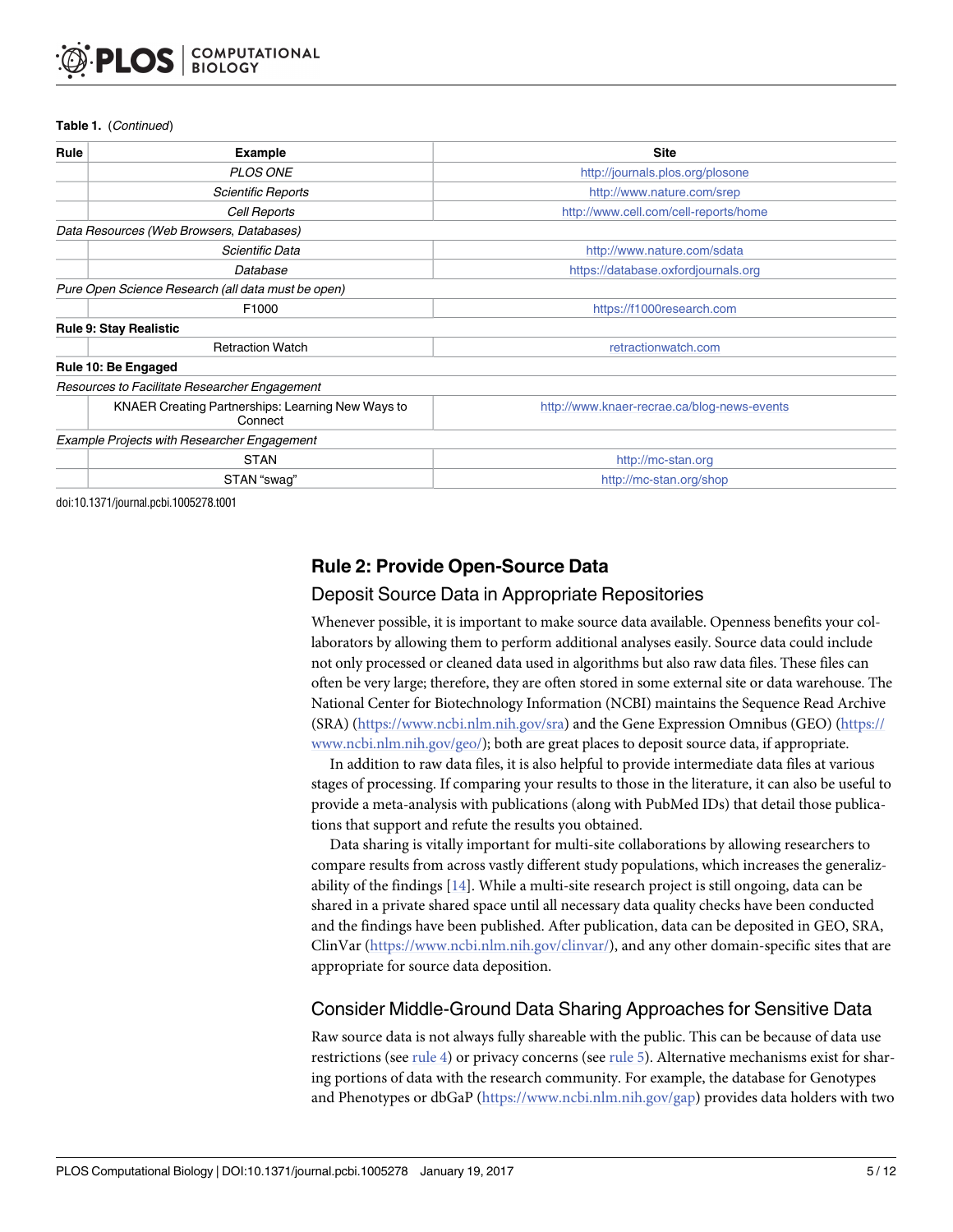<span id="page-6-0"></span>levels of access: open and controlled. The open selection allows for broad release of nonsensitive data online, whereas the controlled release allows sensitive datasets to be shared with other investigators, provided certain restrictions are met. This increases the ability for researchers to share portions of their data that would not be shareable otherwise.

In addition to the restricted data sharing option provided by dbGaP, others have looked at ways of developing middle-ground approaches for sharing sensitive raw data or metadata. Several of these mid-level approaches use Federated Access systems that allow researchers to query databases containing sensitive data while preventing direct access to the data itself. An example within the United States is the Shared Health Research Information Network (SHRINE), which provides a Federated system that is HIPAA compliant [\[15\]](#page-11-0). International groups have also seen success in this area. BioGrid Australia [\(https://www.biogrid.org.au/\)](https://www.biogrid.org.au/) allows researchers to access hundreds of thousands of health records through a linked data platform where individual data holders maintain control of their data [[16](#page-11-0)]. Researchers can then be provided with authorized access to certain elements within the data while restricting access to private sections of the medical data. These mid-level approaches facilitate collaboration both within the institution (i.e., across departments) and across institutions by allowing researchers to access sensitive data indirectly. They can even match patients to similar patients (for association analyses) while maintaining stringent privacy constraints [[17](#page-11-0)]. Others provide summary statistics computed over large cohorts (e.g., ExAC browser/database), which maintains privacy while providing others with important information about the populations that can be used in subsequent analyses and comparisons.

#### **Rule 3: Use Multiple Platforms to Share Research Products**

To collaborate with researchers from different backgrounds, it is often necessary to use multiple platforms when sharing data (as different disciplines often have different policies). Using multiple platforms allows individuals from diverse backgrounds to have access to your research product. General phrases like "open data" and "open science" are phrases used commonly in the research community but provide little direction [[13](#page-11-0)]. Research products take many different forms, including 1) raw source data regardless of collection type (e.g., health data, genomic data, survey data, and epidemiological data), 2) software code (mentioned in rule 1), and 3) metadata elements and results of computations used to generate figures published in scientific research. Some data types cannot be fully shared (e.g., EHR data—see [rule](#page-7-0) [5\)](#page-7-0), but most algorithms and summary results/statistics are shareable.

Each of these types of open data necessitates a different platform for data sharing. Figshare [\(https://figshare.com/\)](https://figshare.com/) allows users to share data involving published figures. Github [\(https://](https://github.com/) [github.com/\)](https://github.com/) allows users to share code that is in development or published. For code that is well developed, open-source packages can be created, for example, an R library, which can be deposited in CRAN or bioconductor. R libraries can be shared immediately on github without any code checking—this is advisable for code that is still in development. However, when code is finalized, it can be submitted to bioconductor as an R library. Approved libraries are vetted to ensure that the code works well. Vignettes are also good to write to help new users get used to the R package. When collaborating across multiple sites, it is also important to have vignettes and sample source data to help users learn how to use the code even if R is not your language of choice. Data formats, differences among formats, and programming languages are important to consider when sharing data across multiple platforms. Different platforms often have different required formats. While it may seem tedious to translate code, source data, and documentation across multiple formats and data schemas, it can be very helpful, and it will increase the number of users that will find your data and results interesting.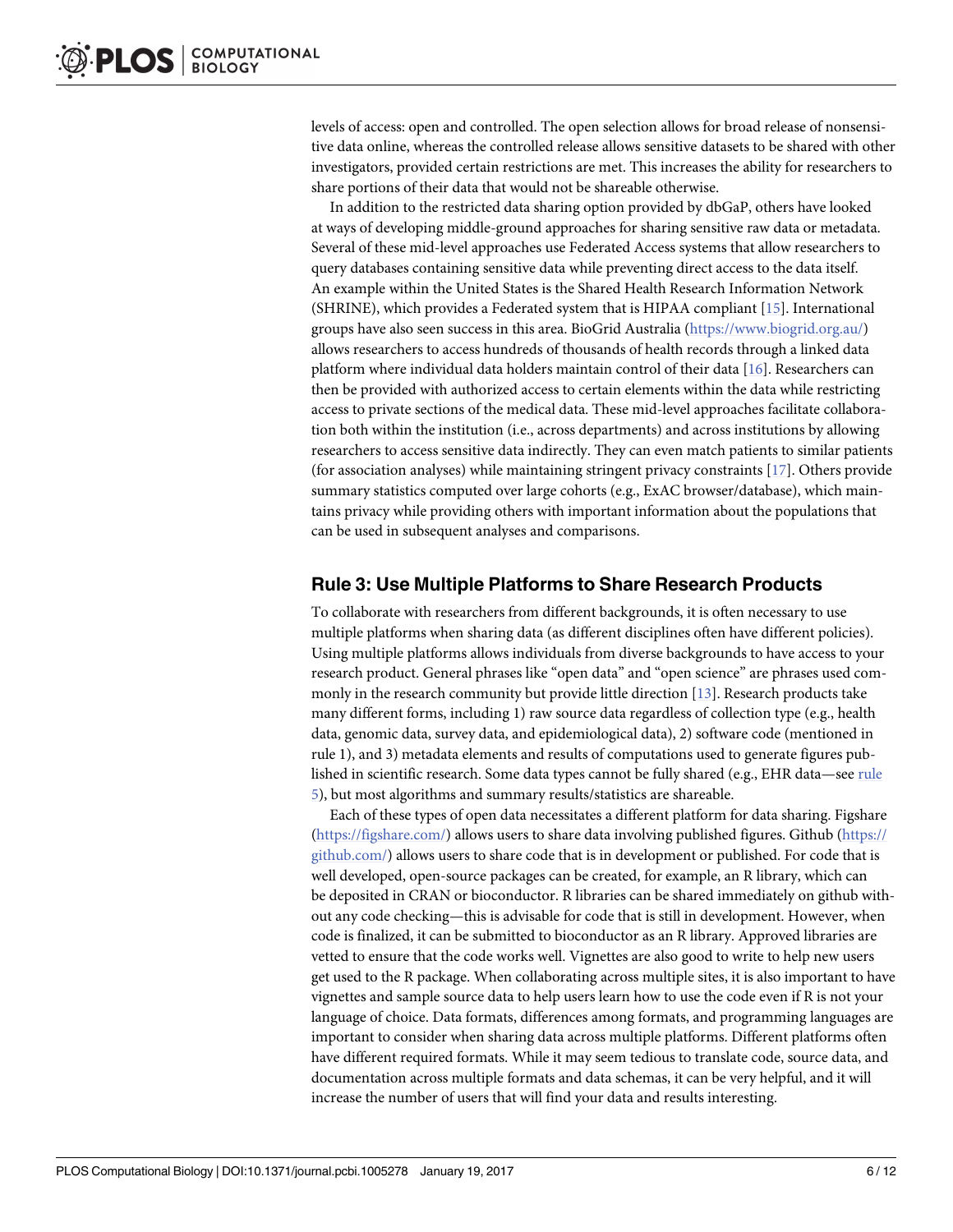<span id="page-7-0"></span>To facilitate communication among members of a collaborative effort, there are many options, including Google forums and wiki webpages, among others. Others have specially designed websites for the sole purpose of allowing users to browse and download the data directly; one such website is the ExAC Browser (<http://exac.broadinstitute.org/>), which integrates data obtained from 17 different consortiums [\(http://exac.broadinstitute.org/about](http://exac.broadinstitute.org/about)) [\[18\]](#page-11-0).

## **Rule 4: Secure Necessary Permissions/Data Use Agreements A Priori**

Some datasets have provisos that affect publication, and these need to be addressed a priori. For example, the ability for researchers to publish an algorithm that uses a Government dataset can depend on the department that generated the data. For example, certain National Aeronautics and Space Administration (NASA) datasets stipulate that data usage requires users to add certain NASA employees to subsequent publications. This is an important stipulation. Others may disallow the deposition of data into an "open" platform as part of their data use agreements [\(http://above.nasa.gov/Documents/NGA\\_Data\\_Access\\_Agreement\\_new.pdf\)](http://above.nasa.gov/Documents/NGA_Data_Access_Agreement_new.pdf). These stipulations can hinder researchers attempting to produce transparent science.

Other datasets have data use agreements as an added layer to ensure that patients are protected. For example, the Surveillance, Epidemiology, and End Results (SEER) dataset linked with Medicare (i.e., SEER-Medicare dataset) requires that users submit the intended publication to their offices for pre-submission approval. This can seem burdensome to researchers; however it is a condition of the data use agreement and, therefore, must be complied with. Researchers need to be aware of all provisos when including such data in their studies. Before publishing, or providing data in any type of platform whether open, restricted, or closed, it is important to secure all necessary provisions and data use agreements.

#### **Rule 5: Know the Privacy Rules for Your Data**

Data come with many caveats. For this reason, it is important to understand what you can and cannot do (i.e., the privacy rules) with your data. Keeping and maintaining data privacy is different from data use agreements (DUA, see rule 4). For example, data that is not sensitive may have restrictive DUAs for other reasons (e.g., data from a collaborator in industry). Also, privacy rules often involve your own source data, whereas DUAs become necessary when using data from collaborators or a government source.

Certain datasets, e.g., genomic and EHR data, may be impossible to fully publish on an open platform due to the Health Insurance Portability and Accountability Act (HIPAA) privacy rules and other privacy concerns related to patient re-identifiability [\(http://www.hhs.gov/](http://www.hhs.gov/hipaa/for-professionals/privacy/) [hipaa/for-professionals/privacy/](http://www.hhs.gov/hipaa/for-professionals/privacy/)). Therefore, it is important to know the privacy stipulations of **all** data used in your collaborations and how this affects the ability to share results among members of the team (especially when members of the team are at different institutions). Methods that anonymize patient information while allowing patient-level data sharing may be the way of the future [\[19\]](#page-11-0). However, institutional-specific policies and/or country-specific laws can limit or prevent usage of such methods. This is an important item to consider and discuss with all collaborators at the outset of any collaboration. We discuss some methods that can be used to provide some forms of sensitive data in a shareable federated space in rule 2.

### **Rule 6: Facilitate Reproducibility**

Another aspect of both data sharing and enabling multi-site collaborations is reproducibility. Sandve et al. provide Ten Simple Rules for facilitating research reproducibility in general [\[20\]](#page-11-0). Keeping track of research results and how data were generated is vital for reproducibility [[20](#page-11-0)].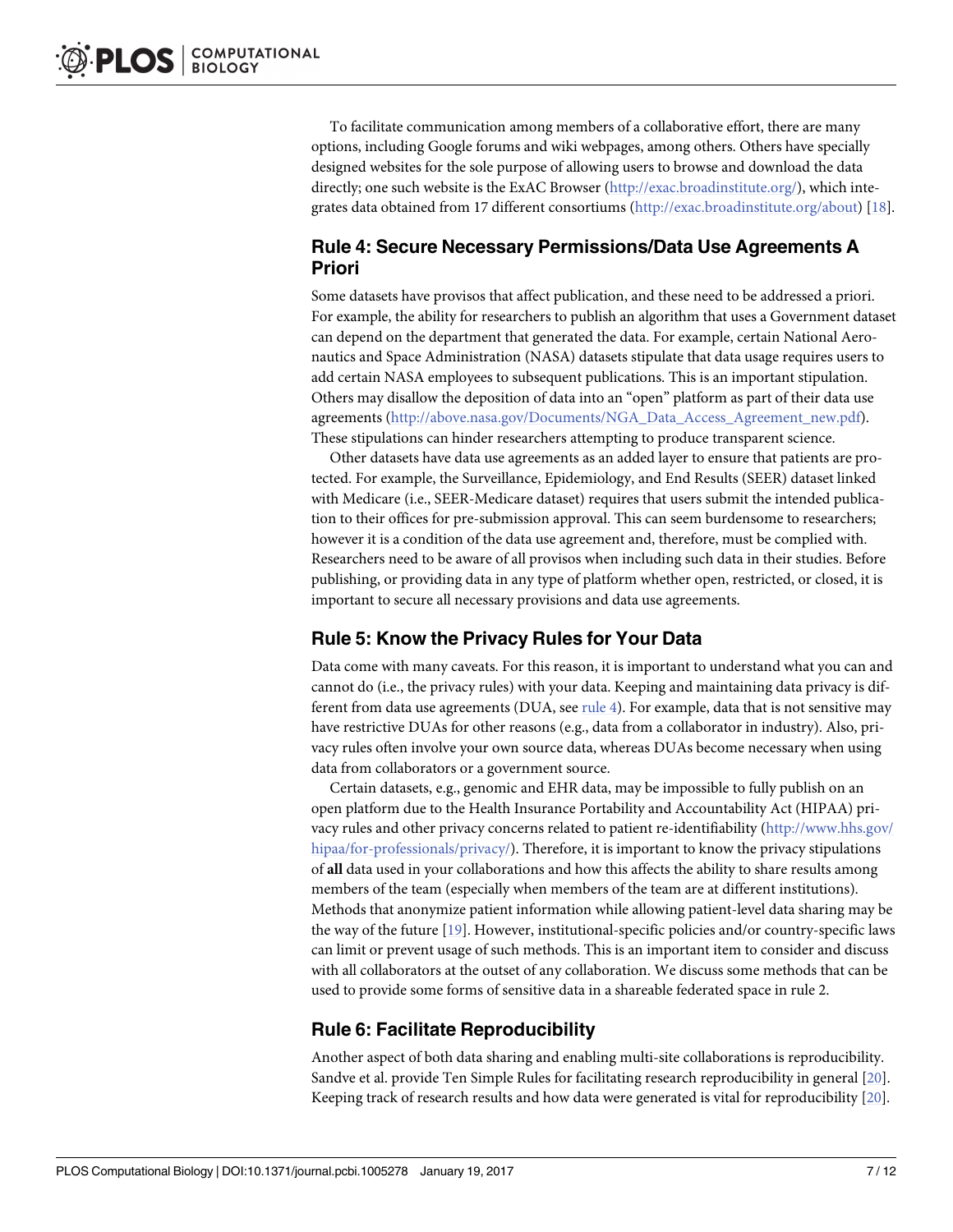<span id="page-8-0"></span>This site-level record keeping becomes vital when engaging in multi-site collaborations. If one aspect of a methodology is not conducted in the same way at one site, the overall results can be affected in drastic ways. In other words, reproducibility is a core requirement for successful collaborations.

In genetics and computational biology, the issue of standardizing results from across different types of gene sequencing platforms is a major issue [\[21\]](#page-11-0). Researchers that use a mixture of clinical and genetic data (for Phenome-Wide Association Studies, PheWAS [[22](#page-11-0)]) often depend on local EHR terminology systems for identifying patient populations. Therefore, standard phenotype definitions are required and must be harmonized across multiple sites to ensure that the definitions are accurate at each site [[23](#page-11-0)]. Several multi-site collaborations have developed platforms that provide links to all necessary documentation, code, and data schemas to help facilitate this process [\[24\]](#page-12-0), including the eMERGE network. This step is integral to data sharing and enabling multi-site collaborations.

### **Rule 7: Think Global**

The importance of thinking globally cannot be overstated. Health care, genetics, climate, and all aspects of science affect the world as a whole. Therefore, it is important to think globally when performing scientific research. Most software languages are designed to be agnostic to the local language of the country. However, understanding and using these languages requires adequate documentation and user manuals to be provided in the local languages of the programmers/implementers. Despite this, open-source languages often provide user manuals in certain languages. For example, R is a popular open-source language yet has official documented translations in only four languages: English, Russian, German, and Chinese ([https://](https://www.r-project.org/other-docs.html) [www.r-project.org/other-docs.html](https://www.r-project.org/other-docs.html)). Problems can surface when collaborators in different regions run into difficulties with running R. This affects data sharing on a global scale and should be considered when collaborating on an international venue.

Translational mechanisms may also be necessary to understand and to harmonize countryspecific terminology. This is especially important as definitions for obesity and many psychiatric conditions vary widely across the globe [[25](#page-12-0)]. Even seemingly simple biological features (e.g., tall versus short) can be difficult to translate in global terms. For example, an average height Norwegian may appear to be tall in a different country. Translating biological features to common absolute metrics (e.g., height) helps to alleviate ambiguities that can occur from categorical variables. Certain diseases, especially psychiatric conditions, are extremely important to study at the multi-site level to increase the generalizability of the results [\[14\]](#page-11-0). However, psychiatric conditions are more difficult to translate without a thorough knowledge of how the condition is defined in the underlying country or region [[25](#page-12-0)]. Solutions often involve using concrete measures, e.g., brain imaging analysis, versus subjective measures such as depression presence or absence [[14](#page-11-0)].

There are many layers to thinking on a global scale. There are mechanical differences (i.e., the software language and documentation) and also the conceptual differences (i.e., countryor region-specific medical definitions). Organizations such as the World Health Organization work tirelessly to integrate different conceptual interpretations of diseases into a standard guideline. Using these guidelines and not a country-specific guideline helps your research work reach the broader scientific community.

Several groups have successfully integrated data across multiple countries and provided their data in an open form. The Max Planck Institute for Demographic Research (MPIDR) in Germany collaborated with two separate groups to produce two databases containing international data. Both datasets contain integrated results from over 30 countries. Additionally, all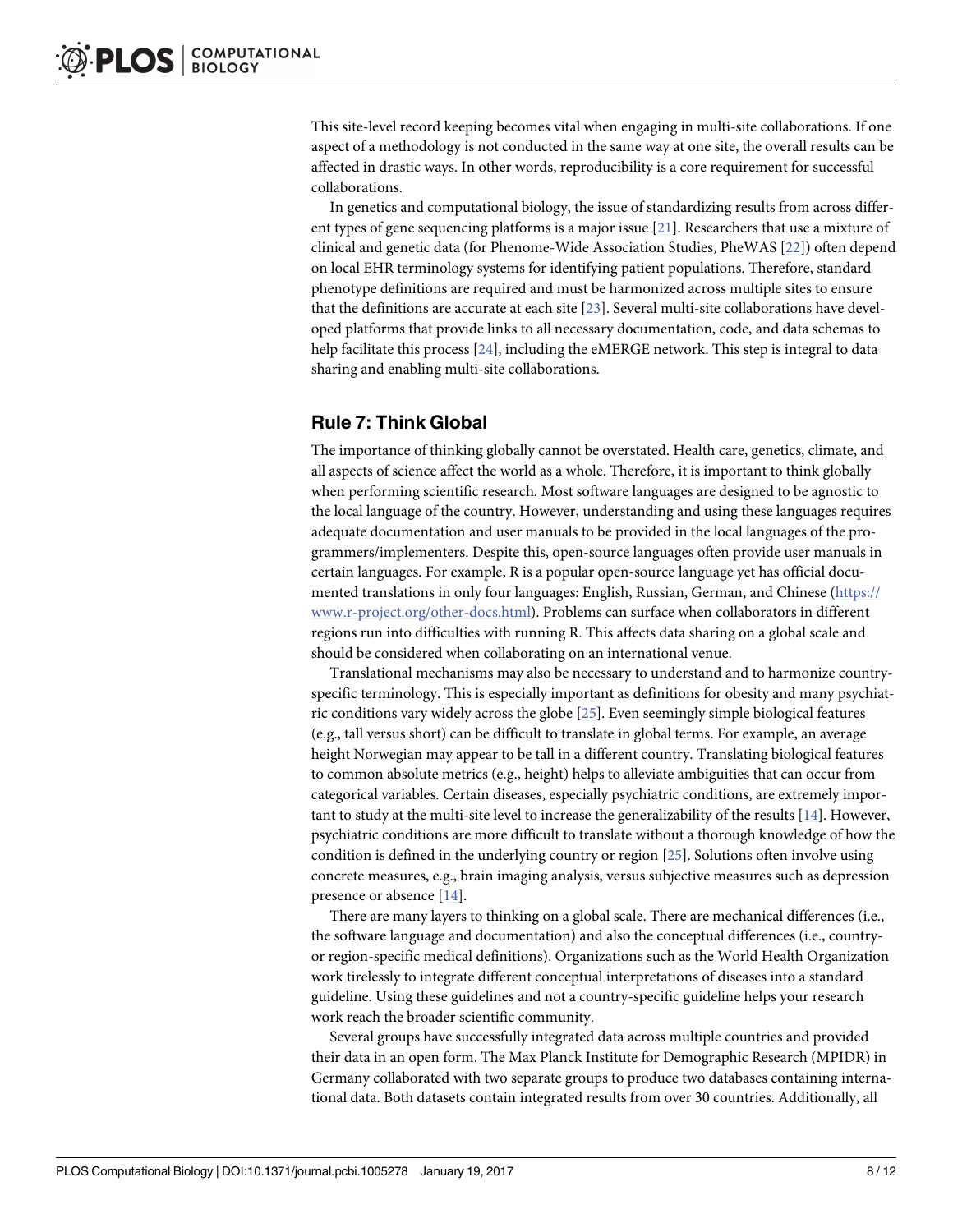<span id="page-9-0"></span>finished data (after cleaning) is made available to users in an open format via two specially designed databases: the Human Fertility Database [\(http://www.humanfertility.org/cgi-bin/](http://www.humanfertility.org/cgi-bin/main.php) [main.php\)](http://www.humanfertility.org/cgi-bin/main.php) [[26](#page-12-0)] and the Human Mortality Database ([http://www.mortality.org/\)](http://www.mortality.org/) [[27](#page-12-0)]. Only cleaned data are returned to users in a standardized format, allowing users to easily compare countries with one another. The MPIDR collaborated with the Vienna Institute of Demography (Austria) in creating the Human Fertility Database and the University of California, Berkeley for the Human Mortality Database. They provide a good example of a group that successfully harmonized definitions across countries by overcoming international barriers, and they provided data back to researchers in an easily useable and standardized format. The group provides detailed descriptions of how they harmonized various timescales across countries in a methods document ([http://www.humanfertility.org/Docs/methods.pdf\)](http://www.humanfertility.org/Docs/methods.pdf) that could easily be submitted as a research report (see [Rule](#page-7-0) 6).

#### **Rule 8: Publicize Your Work**

Publishing all aspects of your work in the appropriate venues is vital for maintaining a multisite collaboration. This enables each aspect of your research to be assessed by appropriate peer reviewers. Publishing different aspects of your work in separate papers in separate journals allows your contributions to be seen by those most able to learn from your work. Remember, it is important to make your research work available to those who can benefit from your results. Depending on your findings, this can include methodologists, clinicians, epidemiologists, geneticists, and others.

New journals have been developed recently to facilitate open science, which are focused on certain aspects of research. For instance, there are several journals that do not require novelty as a requirement such as *PLOS ONE*, *Scientific Reports*, and *Cell Reports*. These journals are good choices for research results that may be part of a larger research project or collaborative but are not inherently novel. Other journals, such as *Scientific Data* and *Database*, are good choices for publishing a resource containing your collected research source data. It is often advisable to publish in data-focused journals simultaneously with an algorithm or resultsfocused paper that highlights the novel aspects of your research. In some cases, data can be published afterwards if it is part of a large collaborative and the database or user-interface is in production at the time that the main contribution is published.

Publishing in multiple venues is highly important for those engaged in multi-site collaborations, because these projects often involve a tremendous investment of time and resources from across many different organizations. Therefore, it is vital to highlight each and every research contribution that the collaboration has generated to facilitate further engagement from the community. If you are able to provide all raw source data on an open platform, there are new journals designed specifically to facilitate open science such as F1000 ([https://](https://f1000research.com/) [f1000research.com/](https://f1000research.com/)) that may be worth considering. F1000 is also a great source for intermediate results such as posters, which collaborators may have presented at various conferences while working towards the final finished paper. After publication, some collaborative groups effectively utilize blogging (both macro and micro) to communicate with other researchers and the general public. However, it is also important not to overstate the claims in any paper submission/publication or media regarding that publication but to stay focused on the individual contribution of that particular work.

### **Rule 9: Stay Realistic, but Aim High**

When performing quality research, and collaborating with others, it is important not to overstate the claims of your research—either in publication or online. It is vitally important to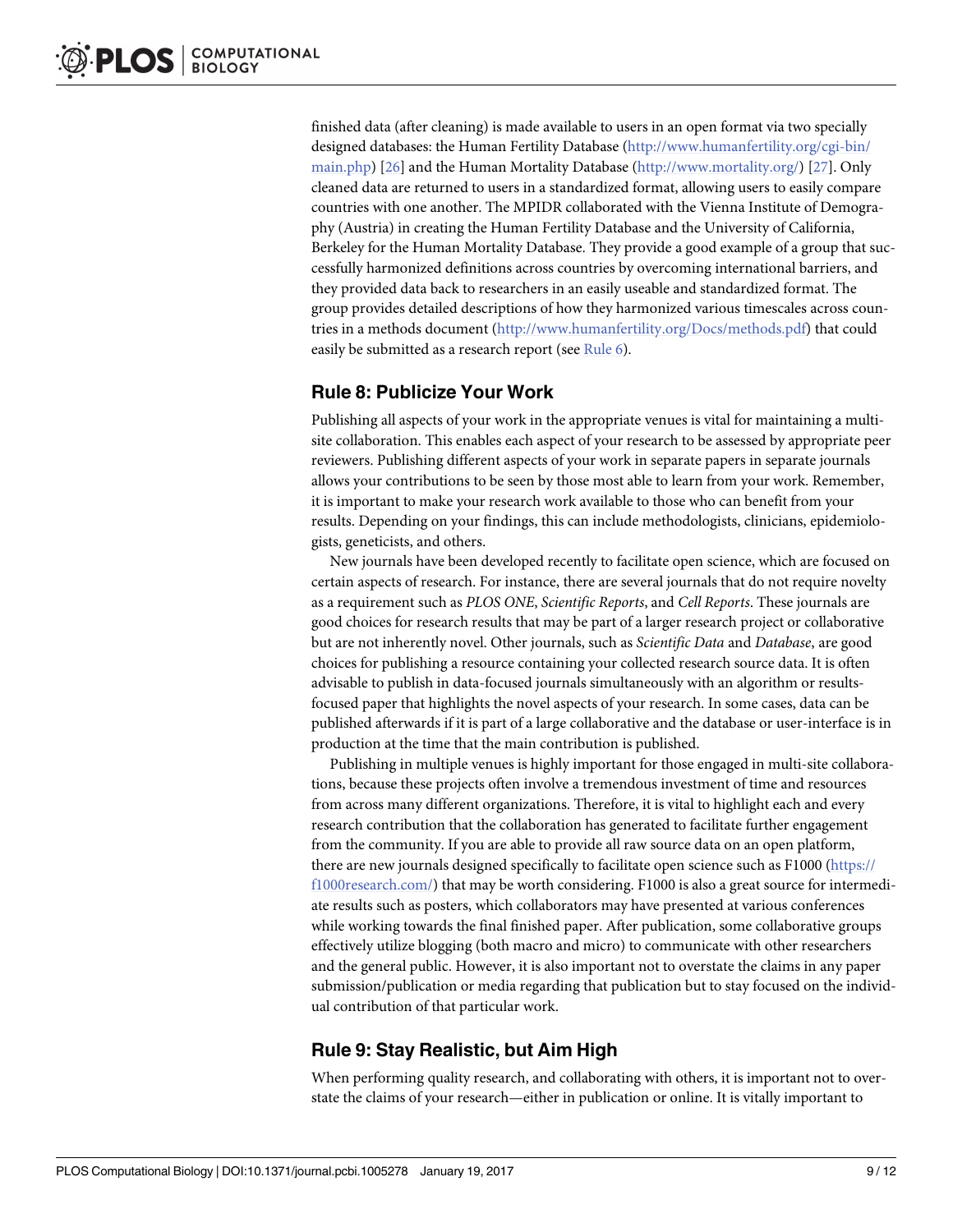<span id="page-10-0"></span>resist the urge to overstate the claims and to remain both humble and grounded. This is critical in collaborations because if a researcher overstates the claim in a paper, or worse, shares data publicly that he or she is unable to do legally (e.g., via the stipulations in a DUA), then the paper may be retracted. This could result in irreparable damage to the collaborative group.

This rule also links back to rule 2—making the source data available. This allows others in the research community to check your work interactively, which can help prevent overstating research claims [[28](#page-12-0)]. A site exists that posts retracted journal articles on a public forum, [retractionwatch.com.](https://retractionwatch.com) The site includes not only instances of plagiarism and fabrication of data but also papers that are retracted due to human error on the part of an experiment (e.g., a protocol was not followed exactly as specified in the paper) or on the part of the analysis (e.g., the wrong type of statistical test was performed, making the conclusions not substantiated by the data).

So, stay realistic, but do not be afraid to challenge the status quo. Some of the most respected research today was research that challenged the current understanding of the leading scientists at that point in time; this includes the seminal works on Pangaea and even that DNA is composed of a double helix. These concepts were earth-shattering at the time and could have been completely wrong, but the researchers backing them were not afraid to make their theories, data, and results public. These are the things that change science. So, remain humble, do not intentionally overstate the claims of your research, but at the same time do not be afraid to challenge the current mindset and way of thinking. You may be completely off, or you may just be a groundbreaking innovator.

#### **Rule 10: Be Engaged**

Be engaged with those using your research, your data, and your code. Communicate with them using various software social platforms—Github, figshare, and so forth. Respond readily when users have questions and concerns. Attempt to follow the motto—release early, release often. Engage with researchers in non-traditional ways. For example, several collaborative efforts have created their own gear, e.g., t-shirts, to engage the community. One such collaborative is the open-source statistical modeling language—STAN [\(http://mc-stan.org/\)](http://mc-stan.org/). They have created their own line of STAN "swag" ([http://mc-stan.org/shop/\)](http://mc-stan.org/shop/) to facilitate user engagement. Communicate often with the research community to convince them your research is worth caring about. The bottom line in collaboration is to care deeply about your research. If you care and you make it known that you care deeply about the problem, then it becomes possible to convince others that your research is important.

### **Concluding Remarks**

Collaborations, especially large, multi-site collaborations, contain a lot of pitfalls that must be overcome. In this paper, we present ten simple rules that will help researchers share their data and methods to facilitate successful and meaningful multi-site collaborations. We describe these rules and highlight several successful multi-site collaborations.

#### **References**

- **[1](#page-1-0).** Reichman OJ, Jones MB, Schildhauer MP. Challenges and opportunities of open data in ecology. Science. 2011; 331(6018):703–5. doi: [10.1126/science.1197962](http://dx.doi.org/10.1126/science.1197962) PMID: [21311007](http://www.ncbi.nlm.nih.gov/pubmed/21311007)
- **[2](#page-1-0).** Bozeman B, Fay D, Slade CP. Research collaboration in universities and academic entrepreneurship: the-state-of-the-art. The Journal of Technology Transfer. 2013; 38(1):1–67.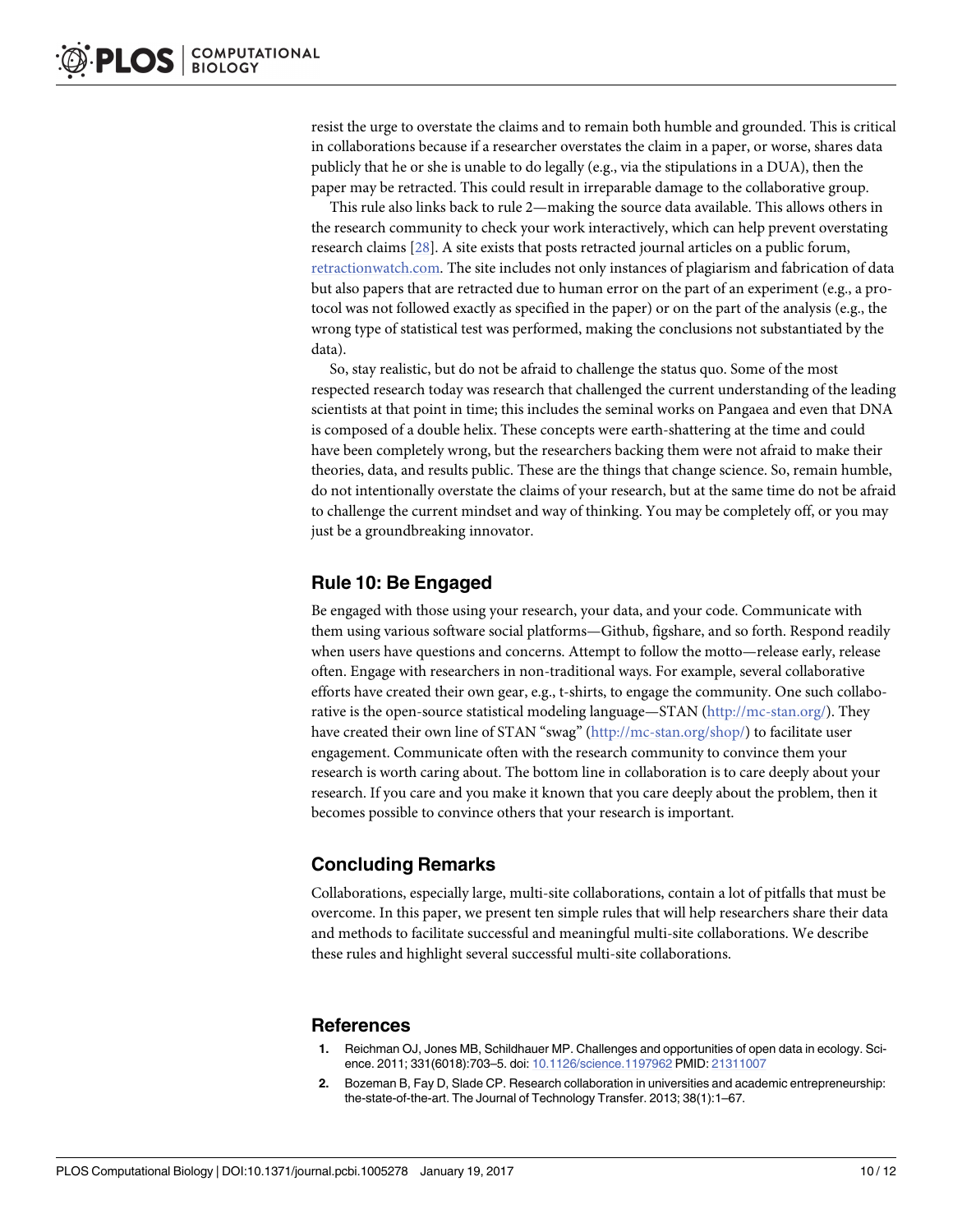- <span id="page-11-0"></span>**[3](#page-1-0).** Brown P, Morello-Frosch R, Brody JG, Altman RG, Rudel RA, Senier L, et al., editors. IRB challenges in multi-partner community-based participatory research. the American Sociological Association annual meeting; Sheraton Boston the Boston Marriott Copley Place; 2008.
- **[4](#page-1-0).** Vicens Q, Bourne PE. Ten simple rules for a successful collaboration. PLoS Comput Biol. 2007; 3(3): e44. doi: [10.1371/journal.pcbi.0030044](http://dx.doi.org/10.1371/journal.pcbi.0030044) PMID: [17397252](http://www.ncbi.nlm.nih.gov/pubmed/17397252)
- **[5](#page-1-0).** Jones BF, Wuchty S, Uzzi B. Multi-university research teams: Shifting impact, geography, and stratification in science. science. 2008; 322(5905):1259–62. doi: [10.1126/science.1158357](http://dx.doi.org/10.1126/science.1158357) PMID: [18845711](http://www.ncbi.nlm.nih.gov/pubmed/18845711)
- **[6](#page-1-0).** Börner K, Contractor N, Falk-Krzesinski HJ, Fiore SM, Hall KL, Keyton J, et al. A multi-level systems perspective for the science of team science. Science Translational Medicine. 2010; 2(49):49cm24– 49cm24. doi: [10.1126/scitranslmed.3001399](http://dx.doi.org/10.1126/scitranslmed.3001399) PMID: [20844283](http://www.ncbi.nlm.nih.gov/pubmed/20844283)
- **[7](#page-1-0).** Gottesman O, Kuivaniemi H, Tromp G, Faucett WA, Li R, Manolio TA, et al. The electronic medical records and genomics (eMERGE) network: past, present, and future. Genetics in Medicine. 2013; 15 (10):761–71. doi: [10.1038/gim.2013.72](http://dx.doi.org/10.1038/gim.2013.72) PMID: [23743551](http://www.ncbi.nlm.nih.gov/pubmed/23743551)
- **[8](#page-1-0).** Feng Q, Wei W, Chung C, Levinson R, Bastarache L, Denny J, et al. The effect of genetic variation in PCSK9 on the LDL-cholesterol response to statin therapy. The pharmacogenomics journal. 2016.
- **[9](#page-1-0).** Karch CM, Ezerskiy LA, Bertelsen S, Goate AM. Alzheimer's Disease Risk Polymorphisms Regulate Gene Expression in the ZCWPW1 and the CELF1 Loci. PloS ONE. 2016; 11(2):e0148717. doi: [10.](http://dx.doi.org/10.1371/journal.pone.0148717) [1371/journal.pone.0148717](http://dx.doi.org/10.1371/journal.pone.0148717) PMID: [26919393](http://www.ncbi.nlm.nih.gov/pubmed/26919393)
- **[10](#page-1-0).** Malik R, Traylor M, Pulit SL, Bevan S, Hopewell JC, Holliday EG, et al. Low-frequency and common genetic variation in ischemic stroke The METASTROKE collaboration. Neurology. 2016; 86(13):1217– 26. doi: [10.1212/WNL.0000000000002528](http://dx.doi.org/10.1212/WNL.0000000000002528) PMID: [26935894](http://www.ncbi.nlm.nih.gov/pubmed/26935894)
- **[11](#page-1-0).** Stang PE, Ryan PB, Racoosin JA, Overhage JM, Hartzema AG, Reich C, et al. Advancing the science for active surveillance: rationale and design for the Observational Medical Outcomes Partnership. Annals of internal medicine. 2010; 153(9):600–6. doi: [10.7326/0003-4819-153-9-201011020-00010](http://dx.doi.org/10.7326/0003-4819-153-9-201011020-00010) PMID: [21041580](http://www.ncbi.nlm.nih.gov/pubmed/21041580)
- **[12](#page-2-0).** Prlić A, Procter JB. Ten Simple Rules for the Open Development of Scientific Software. PLoS Comput Biol. 2012; 8(12):e1002802. doi: [10.1371/journal.pcbi.1002802](http://dx.doi.org/10.1371/journal.pcbi.1002802) PMID: [23236269](http://www.ncbi.nlm.nih.gov/pubmed/23236269)
- **[13](#page-2-0).** Masum H, Rao A, Good BM, Todd MH, Edwards AM, Chan L, et al. Ten Simple Rules for Cultivating Open Science and Collaborative R&D. PLoS Comput Biol. 2013; 9(9):e1003244. doi: [10.1371/journal.](http://dx.doi.org/10.1371/journal.pcbi.1003244) [pcbi.1003244](http://dx.doi.org/10.1371/journal.pcbi.1003244) PMID: [24086123](http://www.ncbi.nlm.nih.gov/pubmed/24086123)
- **[14](#page-5-0).** Pearlson G. Multisite Collaborations and Large Databases in Psychiatric Neuroimaging: Advantages, Problems, and Challenges. Schizophrenia Bulletin. 2009; 35(1):1–2. doi: [10.1093/schbul/sbn166](http://dx.doi.org/10.1093/schbul/sbn166) PMID: [19023121](http://www.ncbi.nlm.nih.gov/pubmed/19023121)
- **[15](#page-6-0).** Weber GM, Murphy SN, McMurry AJ, MacFadden D, Nigrin DJ, Churchill S, et al. The Shared Health Research Information Network (SHRINE): A Prototype Federated Query Tool for Clinical Data Repositories. Journal of the American Medical Informatics Association. 2009; 16(5):624–30. doi: [10.1197/](http://dx.doi.org/10.1197/jamia.M3191) [jamia.M3191](http://dx.doi.org/10.1197/jamia.M3191) PMID: [19567788](http://www.ncbi.nlm.nih.gov/pubmed/19567788)
- **[16](#page-6-0).** Merriel RB, Gibbs P, O'Brien TJ, Hibbert M. BioGrid Australia facilitates collaborative medical and bioinformatics research across hospitals and medical research institutes by linking data from diverse disease and data types. Human mutation. 2011; 32(5):517–25. doi: [10.1002/humu.21437](http://dx.doi.org/10.1002/humu.21437) PMID: [21309032](http://www.ncbi.nlm.nih.gov/pubmed/21309032)
- **[17](#page-6-0).** Boyle DIR, Rafael N, editors. BioGrid Australia and GRHANITE: Privacy-Protecing Subject Matching. HIC; 2011.
- **[18](#page-7-0).** Lek M, Karczewski KJ, Minikel EV, Samocha KE, Banks E, Fennell T, et al. Analysis of protein-coding genetic variation in 60,706 humans. Nature. 2016; 536(7616):285–91. [http://www.nature.com/nature/](http://www.nature.com/nature/journal/v536/n7616/abs/nature19057.html—supplementary-information) [journal/v536/n7616/abs/nature19057.html—supplementary-information](http://www.nature.com/nature/journal/v536/n7616/abs/nature19057.html—supplementary-information). doi: [10.1038/nature19057](http://dx.doi.org/10.1038/nature19057) PMID: [27535533](http://www.ncbi.nlm.nih.gov/pubmed/27535533)
- **[19](#page-7-0).** El Emam K, Rodgers S, Malin B. Anonymising and sharing individual patient data. bmj. 2015; 350: h1139. doi: [10.1136/bmj.h1139](http://dx.doi.org/10.1136/bmj.h1139) PMID: [25794882](http://www.ncbi.nlm.nih.gov/pubmed/25794882)
- **[20](#page-7-0).** Sandve GK, Nekrutenko A, Taylor J, Hovig E. Ten Simple Rules for Reproducible Computational Research. PLoS Comput Biol. 2013; 9(10):e1003285. doi: [10.1371/journal.pcbi.1003285](http://dx.doi.org/10.1371/journal.pcbi.1003285) PMID: [24204232](http://www.ncbi.nlm.nih.gov/pubmed/24204232)
- **[21](#page-8-0).** Weis B. Standardizing global gene expression analysis between laboratories and across platforms. Nature methods. 2005; 2(5):351–6. doi: [10.1038/nmeth754](http://dx.doi.org/10.1038/nmeth754) PMID: [15846362](http://www.ncbi.nlm.nih.gov/pubmed/15846362)
- **[22](#page-8-0).** Denny JC, Ritchie MD, Basford MA, Pulley JM, Bastarache L, Brown-Gentry K, et al. PheWAS: demonstrating the feasibility of a phenome-wide scan to discover gene–disease associations. Bioinformatics. 2010; 26(9):1205–10. doi: [10.1093/bioinformatics/btq126](http://dx.doi.org/10.1093/bioinformatics/btq126) PMID: [20335276](http://www.ncbi.nlm.nih.gov/pubmed/20335276)
- **[23](#page-8-0).** Newton KM, Peissig PL, Kho AN, Bielinski SJ, Berg RL, Choudhary V, et al. Validation of electronic medical record-based phenotyping algorithms: results and lessons learned from the eMERGE network.